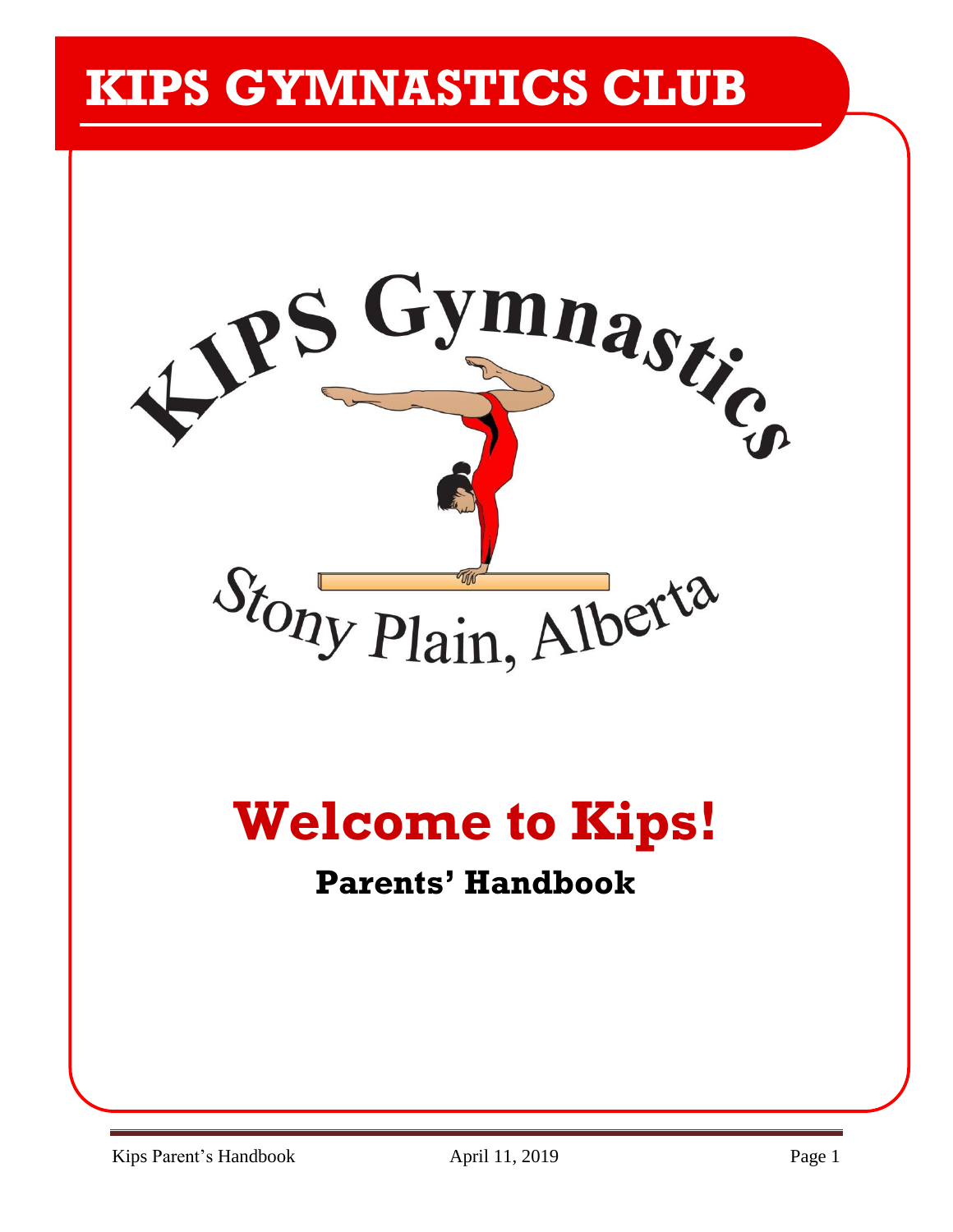## **Table of Contents**

| 1.  |  |
|-----|--|
| 2.  |  |
| 3.  |  |
| 4.  |  |
| 5.  |  |
| 6.  |  |
| 7.  |  |
| 8.  |  |
| 9.  |  |
| 10. |  |
| 11. |  |
| 12. |  |
| 13. |  |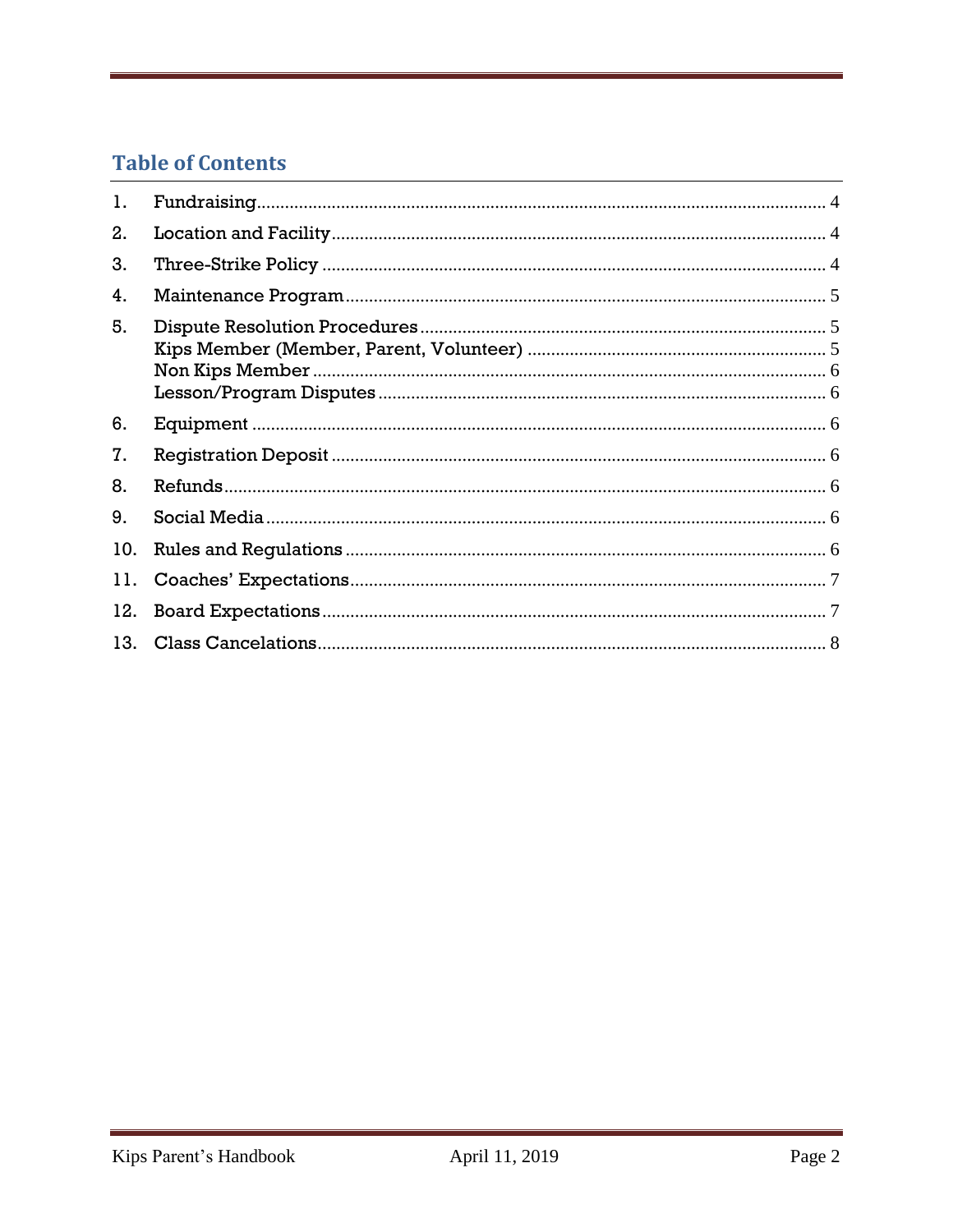## **STONY PLAIN KIPS GYMNASTICS CLUB PARENTS' HANDBOOK**

## **Welcome to Kips!**

## MISSION STATEMENT

As a member of the community it is our goal to ensure that every child is able to participate in gymnastics in a fun and recreational environment. The club will do its due diligence to make sure every opportunity is given to every child.

**W**elcome to our club! In this package we will do our best to inform you of the Kips gymnastics program, its goals, expectations, and rules of the club.

Kips is a community based gymnastics program which is a member of the Alberta Gymnastics Federation. One of our goals is to provide an environment where students can come together and have fun, exercise, and learn new skills as well as provide opportunities to our gymnasts that they might not get somewhere else.

The following are a few events that we have participated in the past. All these activities are optional and they are a way to promote the sport, increase self-esteem, and create memories for lifetime to come.

- $\odot$  Gymfest— Gymfest takes place each spring and our team has participated in this event numerous times since 2006. This is a team-based event where we create and present a group routine. On the Saturday of the weekend event we participate in workshops (eg. Hip-hop, cheerleading, rhythmic gymnastics). Then on the Sunday we show our routines. About 50 clubs from all over Alberta participate in this fun event.
- ☺ Fun Meets—We have participated in several fun meets where the gymnast put personal routines together on each apparatus and show them at a competition. We have been to Falher, Spruce Grove, St. Albert, Red Deer, Sundre, Carstairs, and Lacombe.
- ☺ Team-Building Events—We have also organized some fun team building events including movie night at Spruce Grove Theatres, movie night at the gym, and pizza parties

We are always looking for new and fun ways to keep everyone motivated. We seek events we can participate in to elevate our skills and to have fun. Gymnastics is a fun and life long sport. Everyone can do this sport at any age!!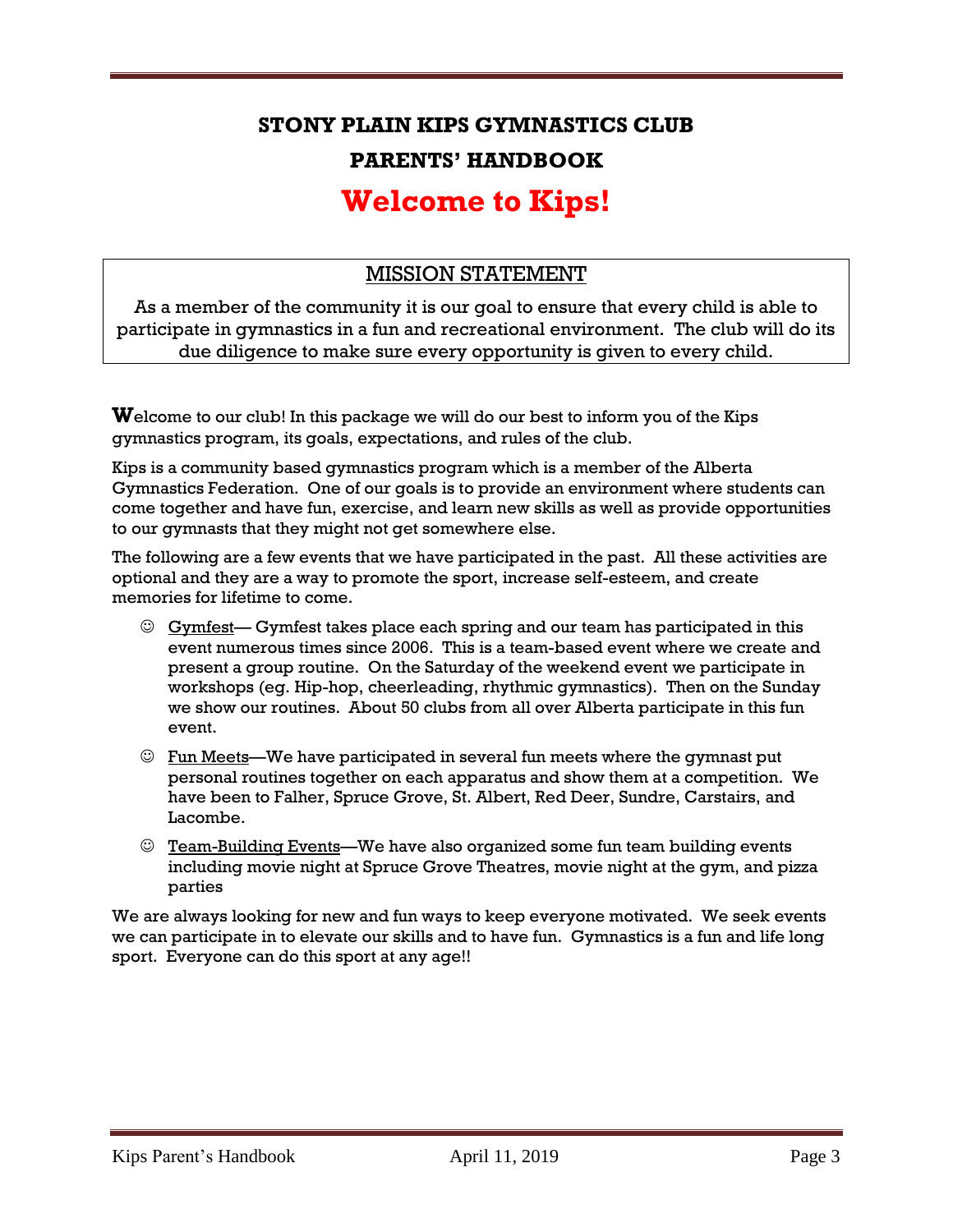## <span id="page-3-0"></span>**1. Fundraising**

Kips Gymnastics has No Fundraising requirements.

## <span id="page-3-1"></span>**2. Location and Facility**

Our club is located in the hamlet of Keephills and because we are located in a community facility it is a "*Setup and Take Down*" club. This means that we setup and take down the equipment each time the hall is rented. The equipment is moved to a corner of the hall during our season; once our season is over, our equipment is stored in a shed located outside of the hall. Setup or Take Down takes less than 30 minutes if all the assigned families help. It is every member's responsibility to help with the equipment and your registration is a commitment to help when you are assigned. Please remember:

- $\star$  It is every family's responsibility to attend their assigned setup or take-down
- $\star$  You must have a representative who is able to move large equipment at the gym at least 10 minutes before your assigned time
- $\star$  It is your responsibility to find a replacement if you are unable to attend o Replacements cannot be members of your group or class
- $\star$  The Three-Strike Policy applies to missed setup and take-down assignments or if you arrive more than 10 minutes after your assigned time to a setup or take-down assignment (details of the Three Strike Policy follow).

## <span id="page-3-2"></span>**3. Three-Strike Policy**

The Kips Three-Strike Policy was implemented as a way to ensure our members fulfil their commitments to our club and their child's part in it. As this is your child's program, it is your responsibly to help the club. The tasks assigned ensure our club's costs are kept to a minimum without fundraising and allow our club to run smoothly.

All strikes remain with the family throughout their enrolment with Kips. Every strike will require a signature acknowledging the strike and on the third strike the Board will determine if removal from the program is warranted.

- 1. First Strike The family will be informed of their offence and will be required to sign their Registration Form indicating they acknowledge the offence. The offence will be presented at the next Kips Executive meeting and recorded the minutes of the meeting.
- 2. Second Strike The family will be informed of their second offence and will be required to sign their Registration Form indicating they acknowledge the second offence. The offence will be presented at the next Kips Executive meeting and recorded the minutes of the meeting.
- 3. Third Strike The family will be informed of their third offence and will be required to sign their Registration Form indicating they acknowledge the offence. The offence will be presented at the next Kips Executive meeting and the Executive will determine if further action is warranted which may include dismissal of the family from the Kips program.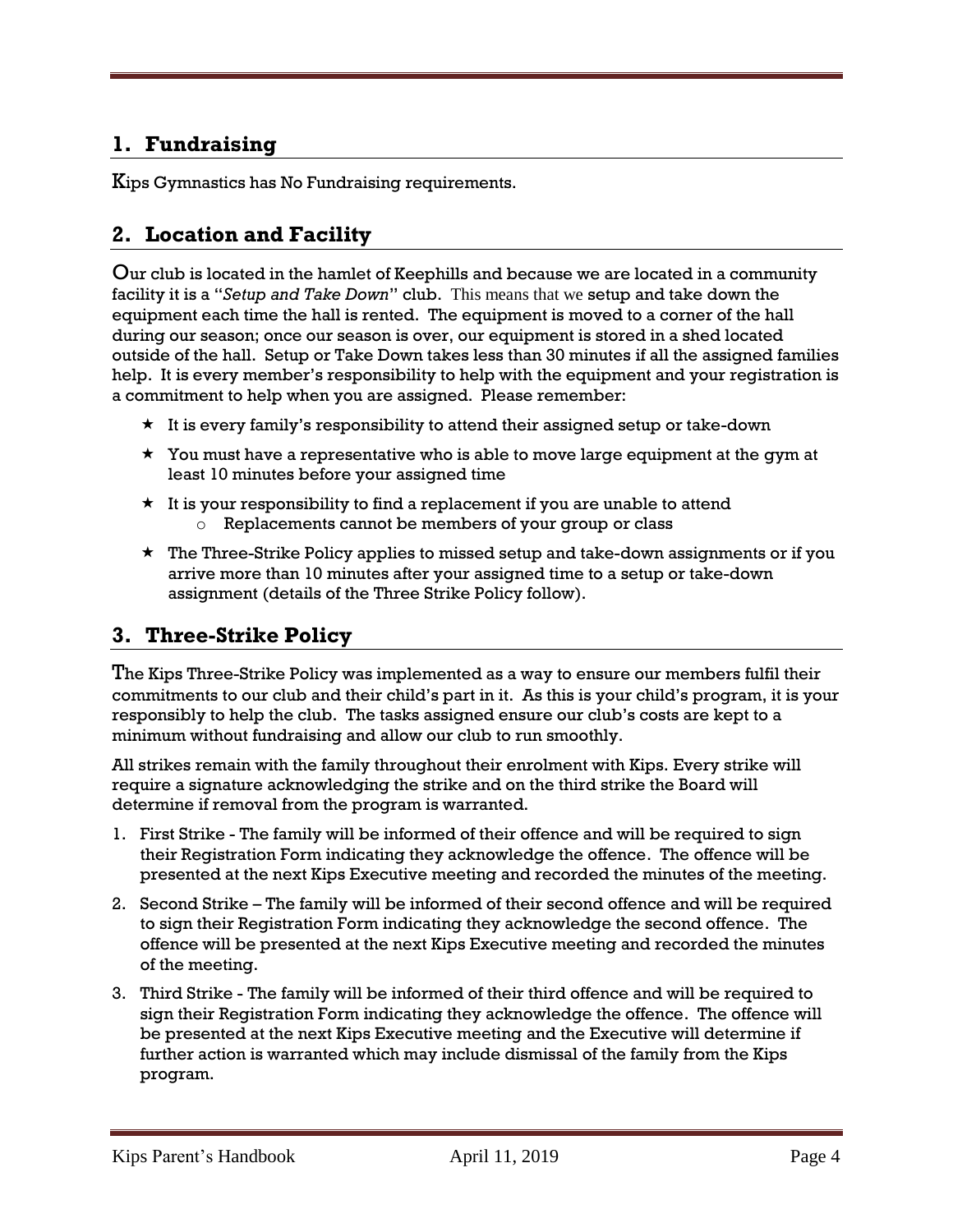## <span id="page-4-0"></span>**4. Maintenance Program**

As users of a community facility, it is our responsibility to clean up after ourselves and keep it in the shape it is when we arrive. A Parent Help List will be created to help keep the hall clean and maintained.

If everyone helps to maintain our facility by making sure their shoes are removed at the door, putting garbage in appropriate bins, picking up after themselves, than the weekly maintenance should be kept to minimum. If you cannot fulfill your week, you are responsible to ensure all of the tasks are completed that week. The Three-Strike Policy applies to these tasks.

Following is a list of tasks that you may be required to do each week:

- 1. Make sure the bathroom is clean and all toilets are flushed.
- 2. Notify the coach or a member of the executive if there are any maintenance issues.
- 3. Sweep floors
- 4. Vacuum all carpeted areas
- 5. Wipe down the counters
- 6. Use the Swiffer wet to clean any dirty areas on the floors
- 7. Make sure there are garbage bags in the garbage cans
- 8. Check all garbage cans and remove any garbage bags that are full or contain wet or smelly garbage. Put garbage bags in the dumpster outside
- 9. Pick up all recyclable bottles and put in blue recycle bins
- 10. Put all Kips' left items in the Kips Lost and Found
- 11. Remove snow from in front of all exit doors

If you have any questions please feel free to speak to an executive member

## <span id="page-4-1"></span>**5. Dispute Resolution Procedures**

#### <span id="page-4-2"></span>**Kips Member (Member, Parent, Volunteer)**

Should any member, associate member, or volunteer have a complaint, concern or issue arising out of any circumstance associated with Kips Gymnastics the following procedure applies:

- 1. The first step is to attempt resolution with the parties involved.
- 2. If step one is unsuccessful, when appropriate, the member, associate member, or volunteer should then address the concern with their Class Director as follows:
	- a. a face-to-face discussion of the concern with suggestions for rectifying the situation
	- b. subsequent discussion, if the situation continues
- 3. If concern is still unresolved, take the matter to a member of the Executive as follows:
	- a. request a formal meeting with a member of the Executive indicating the issue to be discussed and the documentation available
	- b. a face-to-face discussion of the concern with suggestions for rectifying the situation
	- c. a written request by the member, associate member, or volunteer to the Executive followed by a written response, both documents will be filed by the Secretary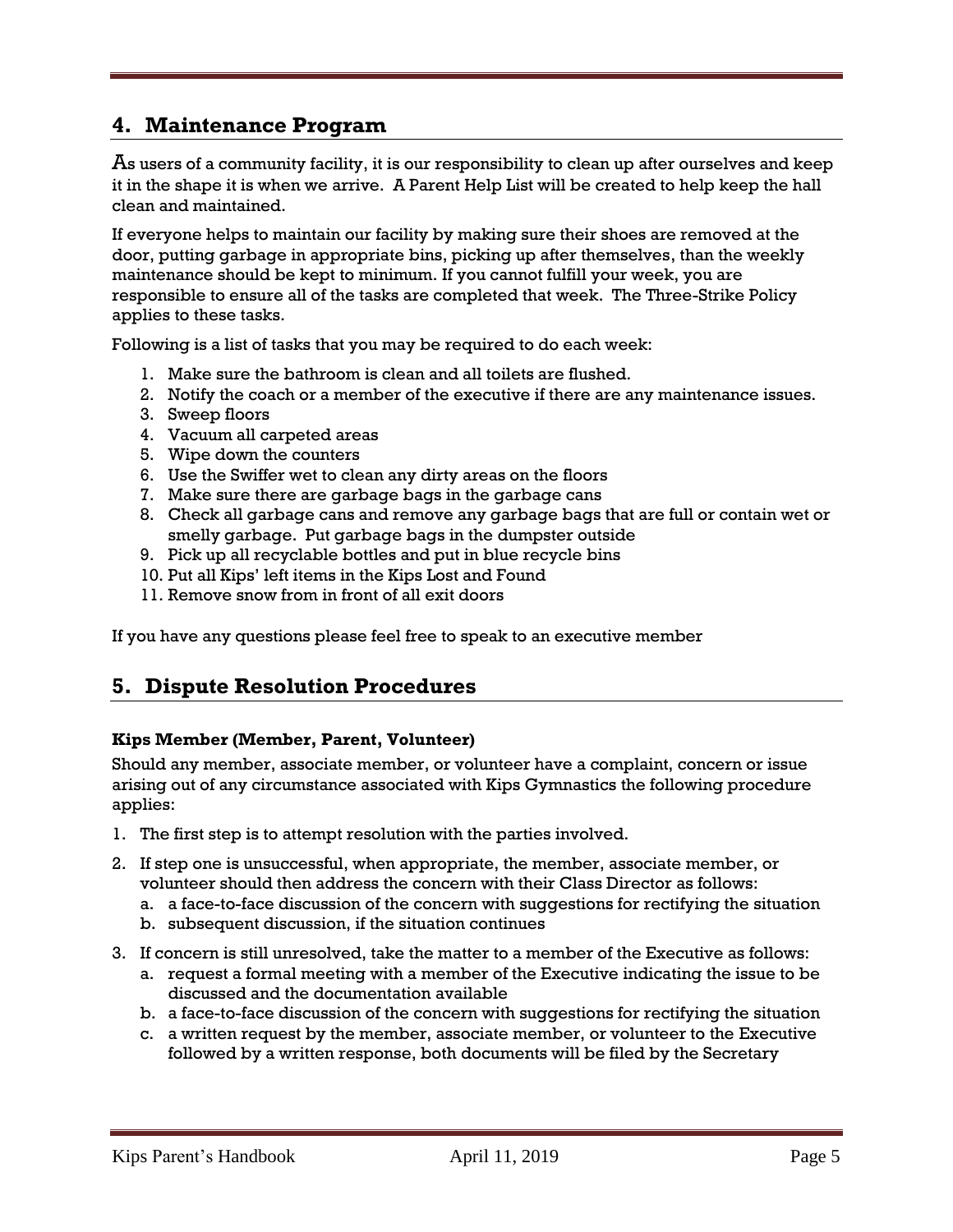#### <span id="page-5-0"></span>**Non Kips Member**

Should an individual external to Kips Gymnastics Club have a concern or issue, the following procedure applies:

- 1. The individual should speak directly with the relevant Director regarding the issue.
- 2. If no resolution is reached, they should then put their concern in writing to the Executive who will respond in writing.

#### <span id="page-5-1"></span>**Lesson/Program Disputes**

1. Lesson plans cannot be challenged by parents or executives unless they themselves are a certified coach, if someone feels that the coach is not coaching in a manner that is safe and consistent with Kips' mission and philosophies then it is up to the Executive to find someone who is certified to come and watch a class to give their opinion. The Executive should find someone who coaches or has coached in a recreational manner to ensure their opinion is not skewed. Past Kips coaches would be suitable.

#### <span id="page-5-2"></span>**6. Equipment**

Equipment will be cleaned and disinfected once a year.

### <span id="page-5-3"></span>**7. Registration Deposit**

 ${\bf A}$  deposit payment of \$50.00 is required to confirm your gymnast's registration with Kips each session. This deposit will not be refunded if you decide to not participate in the session. The deposit will be applied to your registration fee for that session.

## <span id="page-5-4"></span>**8. Refunds**

Refunds of Registration Fees will only be given after the second class with a doctor's note.

Fees will not be refunded for classes canceled to due to weather or unforeseen circumstances.

#### <span id="page-5-5"></span>**9. Social Media**

No personal information regarding any Kips member is to be posted on any Social Media. The sole purpose of Kips using Social Media to:

- $\star$  Keep our current members informed
- $\star$  Share information with our current members about our current session

The Three-Strike Policy applies to any inappropriate use of Social Media with regards to Kips.

## <span id="page-5-6"></span>**10.Rules and Regulations**

**A**ll Gymnasts are required to be on time for their classes as several classes are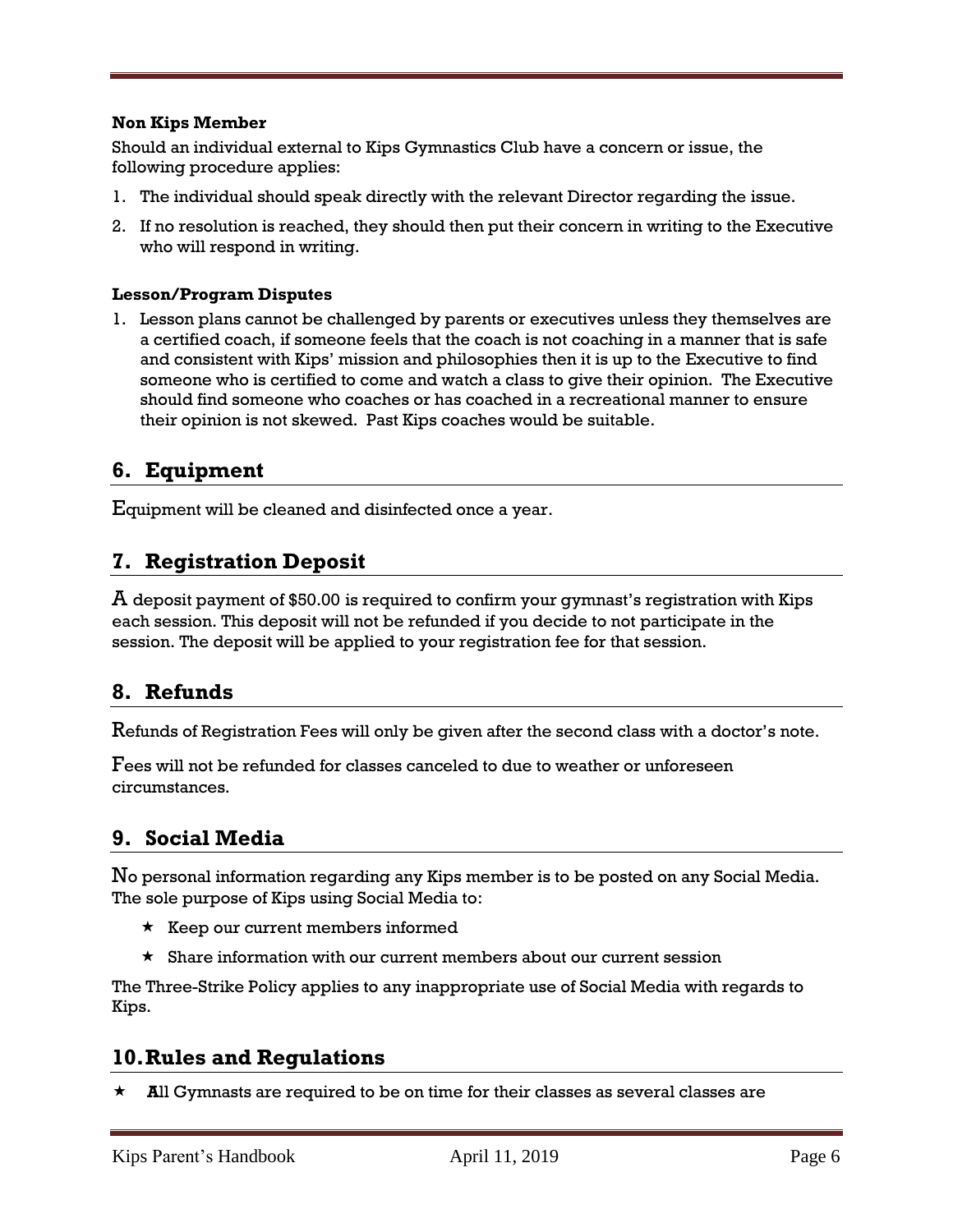scheduled each evening.

- $\star$  Please arrive <u>no more</u> than 15 minutes prior to the start of your class and 5 minutes prior to the end of your class of the evening. If you are unsure what to do, ask the coach, she will give you instructions.
- **NO ONE** is allowed on the equipment at any time without instructions from the coach. Anyone **not** registered with Kips Gymnastics Club is not allowed on the equipment at anytime.
- $\star$  Gymnasts are to wait **OUTSIDE** the gym doors until their class is called.
- $\star$  Parents and siblings are to remain in the Parent room during classes; NOT in the gym. Children under 12 years must not be left unattended at the hall.
- $\star$  All gymnasts, regardless of age, must be dropped off and picked up in the gym. Gymnasts will not be permitted to wait for their parents in the parking lot. If your gymnast is going home with someone other than a parent, please inform the coach at the beginning of the class.
- **Please contact the coach before noon if your gymnast will be missing a class.**
- $\star$  All shoes must be taken off at the entrance. NO outside shoes are allowed in the hallways or gym. This applies to EVERYONE including parents, brothers, sisters, and visitors as well as gymnasts.
- $\star$  No food or drinks are allowed in the gym. All food must stay in the Parent room or bar area. Gymnasts' drinks are to remain on the bar counter.
- $\star$  Hair that is longer than shoulder length must be tied back. Ponytails or braids are best.
- $\star$  Any gym attire is acceptable. Pants must be no longer than ankle length.
- $\star$  No socks are to be worn unless warts or athlete's foot is present then socks are required. Gymnasts may wear gymnastic shoes if they wish.
- $\star$  No jewelry to be worn and no gum.
- $\star$  All parents are required to help with any assigned tasks.
- $\star$  All questions or concerns should be brought up immediately to your coach or someone on the executive, so we can address them promptly.

## <span id="page-6-0"></span>**11. Coaches' Expectations**

- $\star$  **A**ll students will arrive on time.
- $\star$  **A**ll students will be dressed appropriately.
- $\star$  **A**ll students will put every effort into everything they try.
- $\star$  **A**ll students will try everything at least once.
- $\star$  **A**ll students will respect everyone in the class.
- $\star$  All students will follow through with everything they commit to, just as the coach has.

#### <span id="page-6-1"></span>**12.Board Expectations**

 $\star$  **A**ll fees are paid in full or that arrangements are made by the third class of the session.